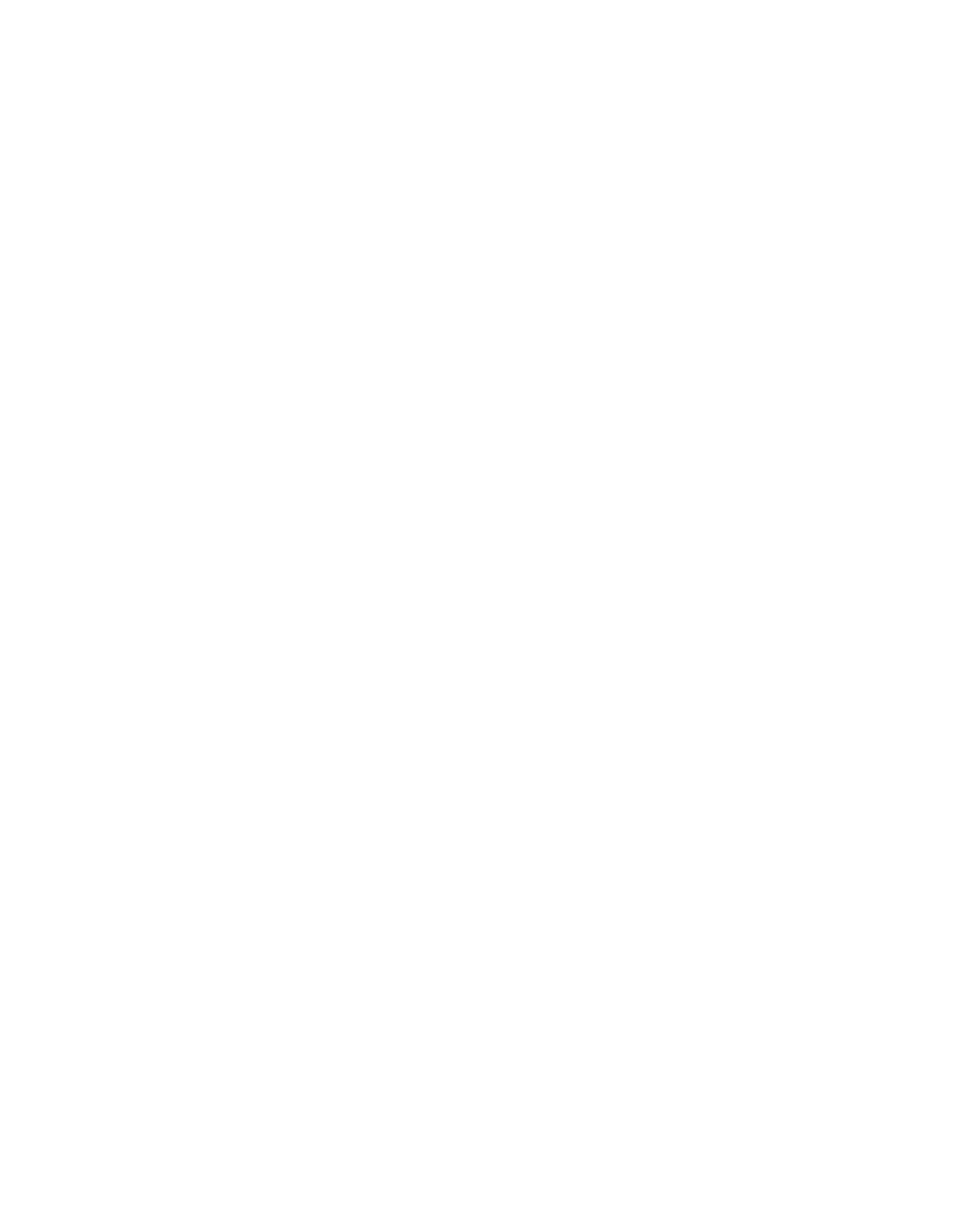#### **Introduction**

Congratulations! You have just received the most sophisticated and state of the art vision testing system on the market today!

The Functional Vision Analyzer is a precision vision testing device that can be used as a clinical testing device or used for vision testing for research and clinical trials. The Functional Vision Analyzer's precision illumination is continually controlled by a microprocessor for accuracy and repeatability of the tests. The exclusive LED (light emitting diode) system allows complete homogenous illumination that eliminates hot spots on testing slides, which can create inaccuracies of test results.

The instrument is designed to do quick, accurate, reliable and confidential testing. Please take a few moments to familiarize yourself with the Functional Vision Analyzer.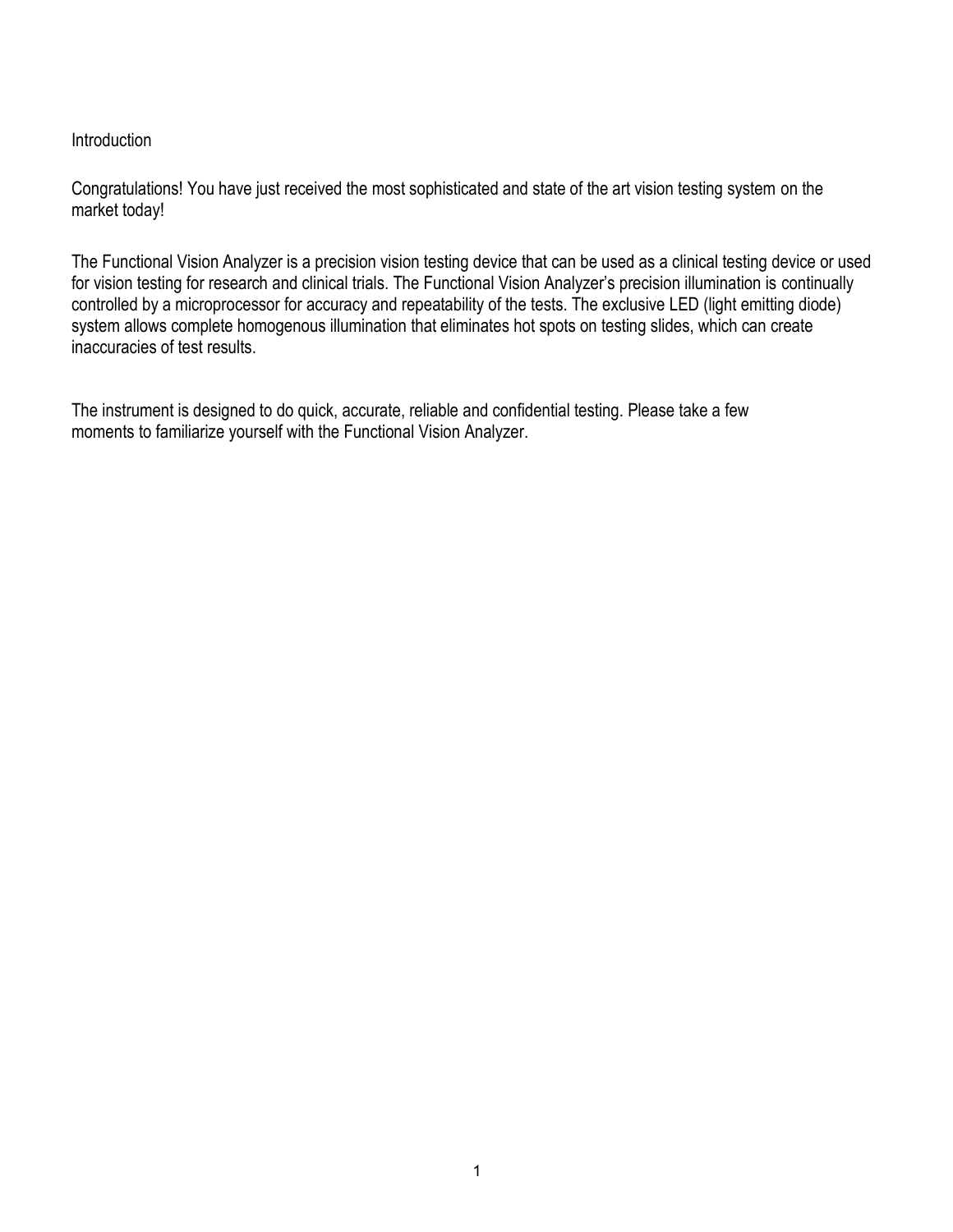### **Safety Aspects**

#### **Symbol Definitions:**

 $\boxed{\mathbf{1}}$  - Attention, consult the accompanying documents.



Type B applied part.

Use this device properly and safely.

#### $\mathbf{i}$ **BEFORE USE OR MAINTENANCE, READ THIS MANUAL.**

This operator's manual contains information necessary for the operation of the OPTEC FVA Vision Tester. This manual includes operating procedures, safety precautions, and specifications. IEC standards are applied in this manual.

#### **Safety Precautions**

In this manual, a signal word is used to designate the degree or level of safety alerting. The definitions are as follows.

 **CAUTION** indicates a potentially hazardous situation which, if not avoided, may result in injury or property damage.

Even situations indicated by "CAUTION" may result in serious injury under certain conditions. Safety precautions must be strictly followed at all times.

#### **Handling Precautions**

Before use of instrument **CAUTION** 

-Do not use the device for other than its intended purpose.

-This device is not intended to be used in the presence of a flammable anesthetic mixture with air or with oxygen or nitrous oxide.

STEREO OPTICAL will assume no responsibility for accident or malfunction caused by improper use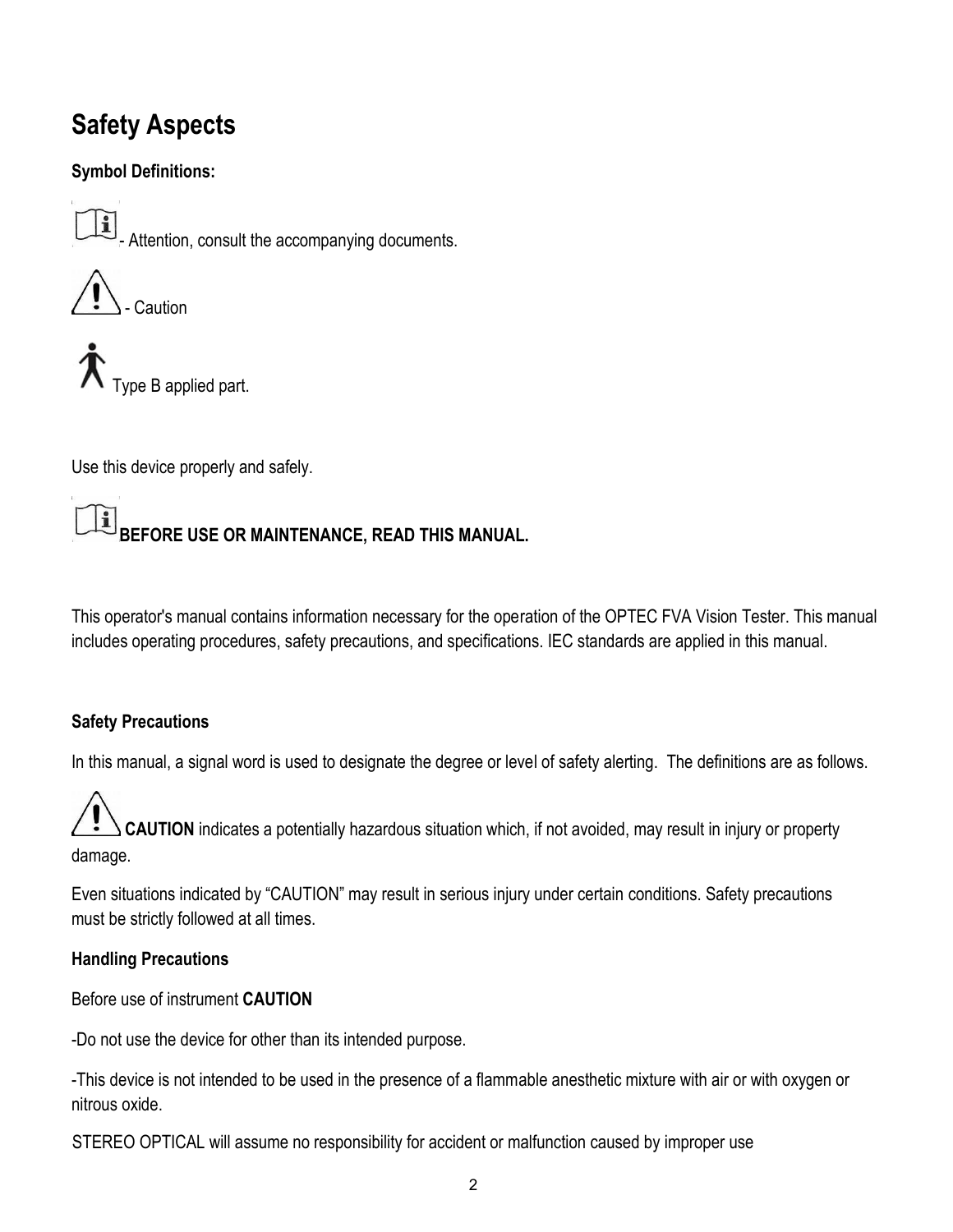-Never modify or touch the internal structure of the device. Electric shock or malfunction may result. There are no userserviceable parts inside the device.

-Verify that the following specified environmental conditions for installation are met. In addition, verify that usage area meets the following conditions.

Make certain that the instrument is operated in the following environment conditions:

- Humidity 30% to 75%
- No large amount of dust is contained in the air.
- Subdued ambient light.
- Locate instrument in a place free from vibration or impact Locate instrument on a stable surface.

Place instrument in a place free from vibration or impact Place instrument on a stable surface

Be sure that a power outlet meets the power requirements.

If the supplied voltage is too high or low, the device may not deliver full performance and malfunction, or fire may result.

Be sure to use the power supply that came with device. Using any adapter other than the supplied one may result in malfunction, or may void the warranty.

Do not use an extension cord when supplying the device with power.

Be sure to connect using a grounded outlet. Electrical shock or fire may result in event of malfunction or electrical leakage.

Never crush or pinch the power cord with heavy objects. Damage may result in electrical shock or fire.

Before connecting the electronic control panel cable to the instrument, turn the instrument OFF and disconnect the power supply from the power outlet.

#### **Usage Precautions**



#### **CAUTION**

The device has been tested and found to comply with the limits for the medical devices to the IEC 60601-1-2 and EN55011. These limits are designed to provide reasonable protection against harmful interference in a typical medical installation. This device generates uses and can radiate radio frequency energy. If not installed and used in accordance with instructions, may cause harmful interference to other devices in the vicinity. However, there is no guarantee that the interference to other devices, which can be determined by turning the device off and on, is caused by this instrument. The user is encouraged to try to correct the interference by one or more of the following methods: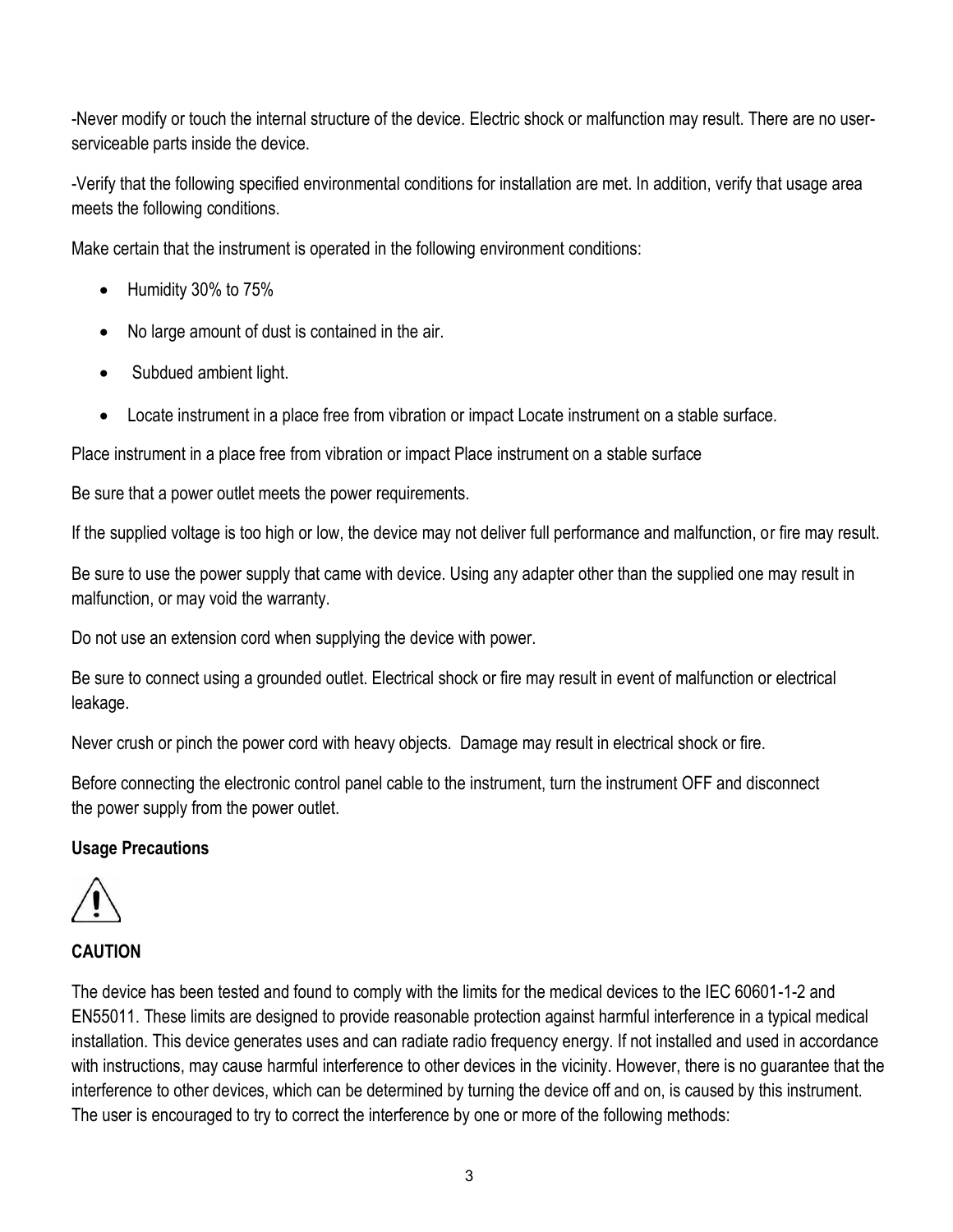Reorient or relocate the receiving device.

Increase the separation between the device

Connect the device into an outlet on a circuit different from that which was previously used.

Consult STEREO OPTICAL for help

Connect the cable to the interface connector securely, maintaining the correct orientation of the connector of the cable.

If power to the device is interrupted by moving the cord, or the plug or cord becomes extremely hot, this indicates that the cord is damaged. Immediately replace the power cord by contacting your authorized distributor for replacement.

In case of malfunction, immediately unplug the power cord from the power outlet and contact your authorized distributor for replacement; otherwise, electric shock or fire may result.

In the even that a strange odor or smoke is coming from the device, turn it off and unplug the power cord immediately. After confirming the odor or smoke in no longer being produced by the device, contact your authorized distributor. Continued use may result in electric shock or fire.

#### **Maintenance**



#### **CAUTION**

-Only service technicians trained properly by STEREO OPTICAL may service the device. STEREO OPTICAL assumes no responsibility for accidents resulting from improper servicing.

There are no user-serviceable parts inside the device.

All returns must have a Return Material Authorization Number.

#### **Disposal**

Follow local governing ordinances and recycling plans regarding disposal or recycling of device components. It is recommended to commission the disposal to a designated industrial waste disposal contractor.

-When disposing of packing materials sort them by material and follow local governing ordinances and recycling plans.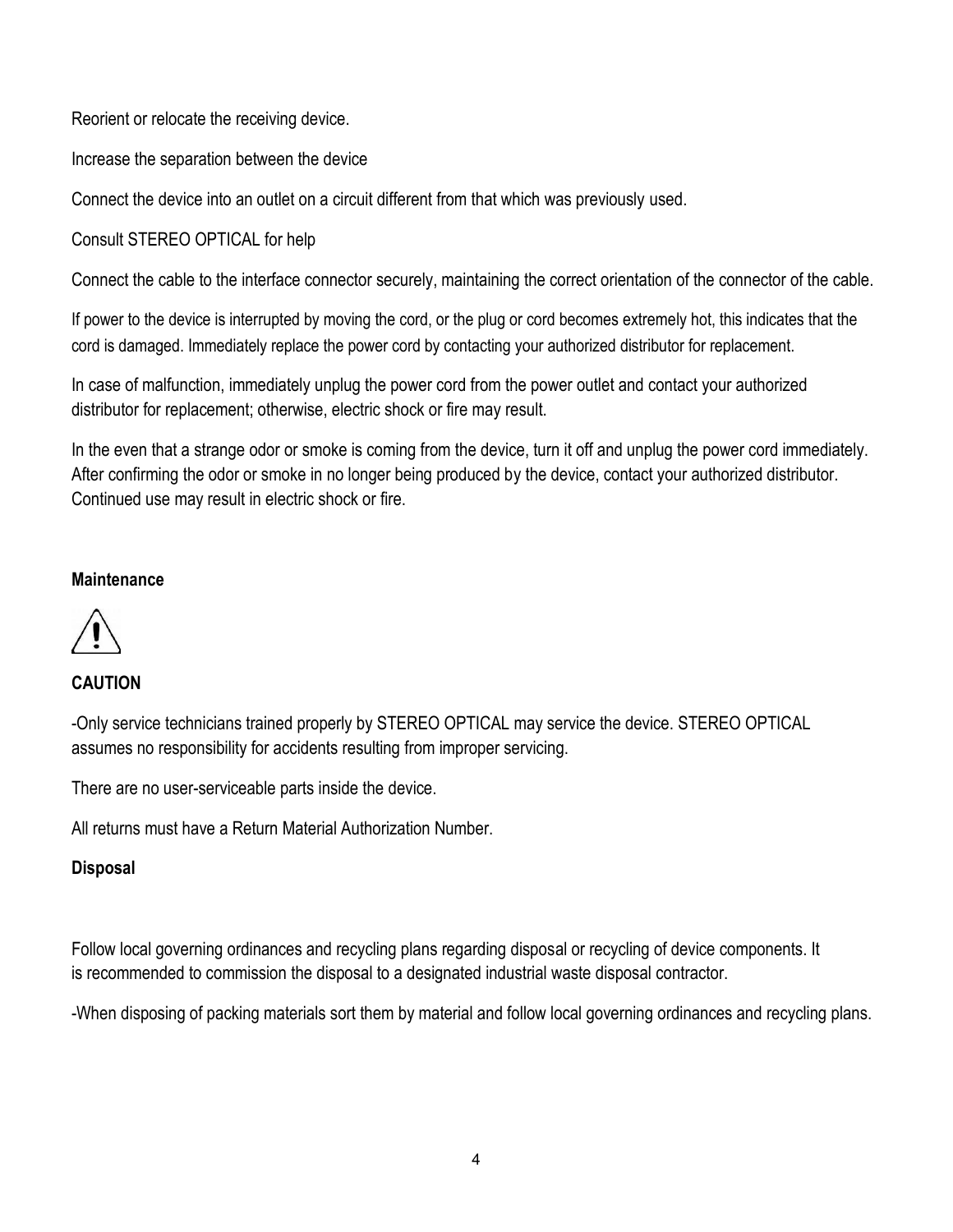#### **Power Supply:**

Input Voltage: 100 – 240VAC, 50 – 60Hz, 1.5A



#### **CAUTION**

Be sure to use the power supply that came with the device. Using and adapter other than the supplied one may result in malfunction, and will void the warranty.

Be sure to connect the power supply using a grounded outlet. Electrical shock or fire may result in event of malfunction or electrical leakage.



#### **CAUTION**

The power supply plug must remain easily accessible in the case of an emergency.

In the case of an emergency the device can be de-energized by disconnecting the power from the AC outlet.

#### **Labels and indications on the device**

Warning labels and indications are affixed on the device. If the device's labels are removed, contact STEREO OPTICAL or your authorized distributor.

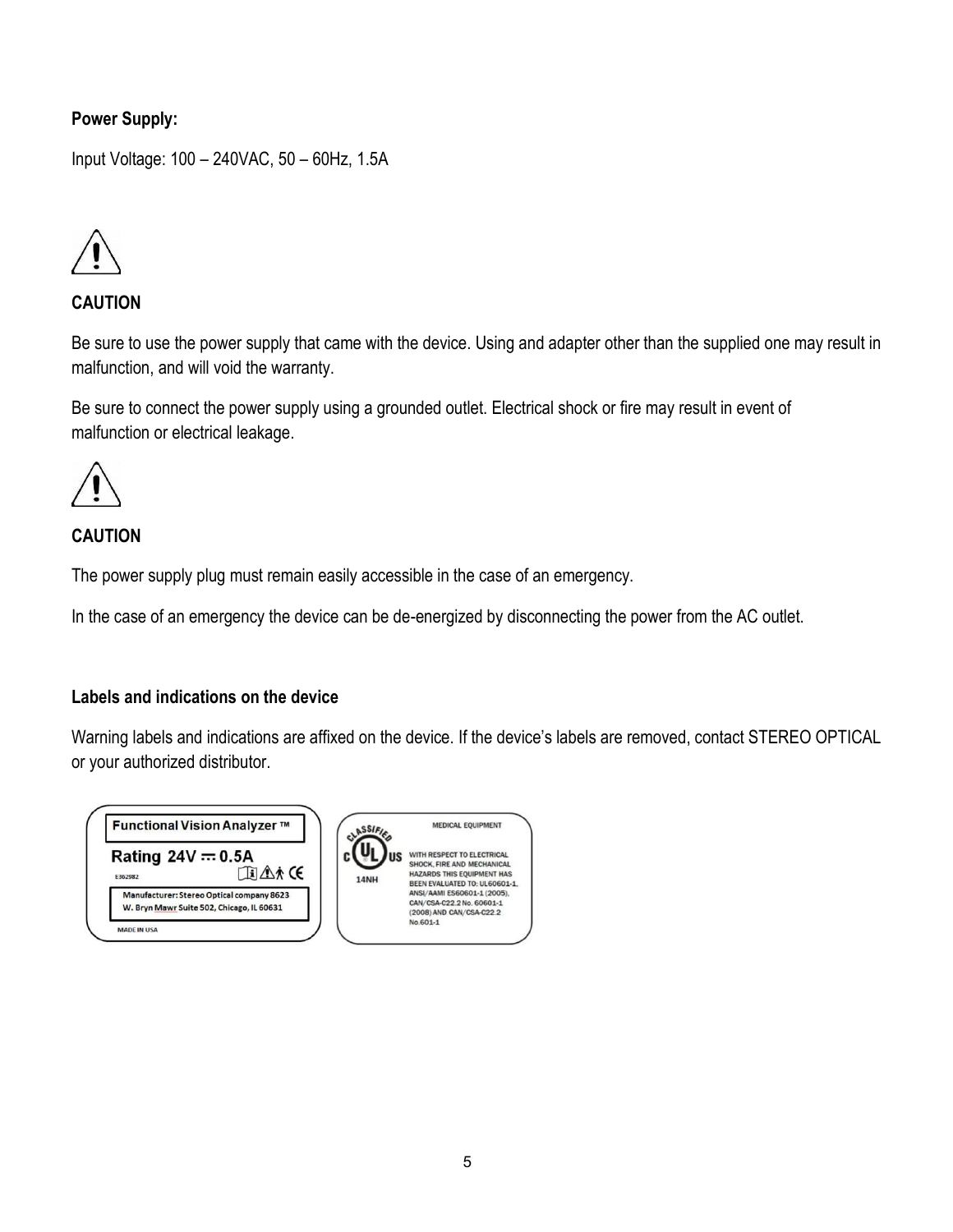

Attention, consult the accompanying Documents.

Any applied parts on this device are classified as Type B

#### **Environmental Conditions**

The environmental conditions (Humidity, Temperature and Pressure/Altitude are as follows:

- Operating Temperature: 10°C 40°C
- Operating Humidity: 30% 75%
- Operating Atmospheric Pressure: 700 106 kPa
- Handling Requirements:

Temp: 18°C to 49°C,

Humidity: 10% - 91%

Pressure: 93 – 106 kPa

#### **Maintenance Troubleshooting**

In the event that the device does not work correctly, correct the problem according to the following table before contacting your authorized distributor

Suggested action:

If the device will not work at all

Make sure that the power cord is connected properly

Make sure that the cord of the power supply is connected properly. Make sure that the voltage applied to the power outlet is within the specified range.

Contact STEREO OPTICAL or your authorized distributor if the above suggestions do not eliminate the corresponding problem.

#### **Cleaning**

When the cover or panels of the device becomes soiled, wipe with a soft cloth. For stubborn soiling, immerse the cloth in a neutral detergent diluted with water, and wipe. Finally wipe with a dry, soft cloth.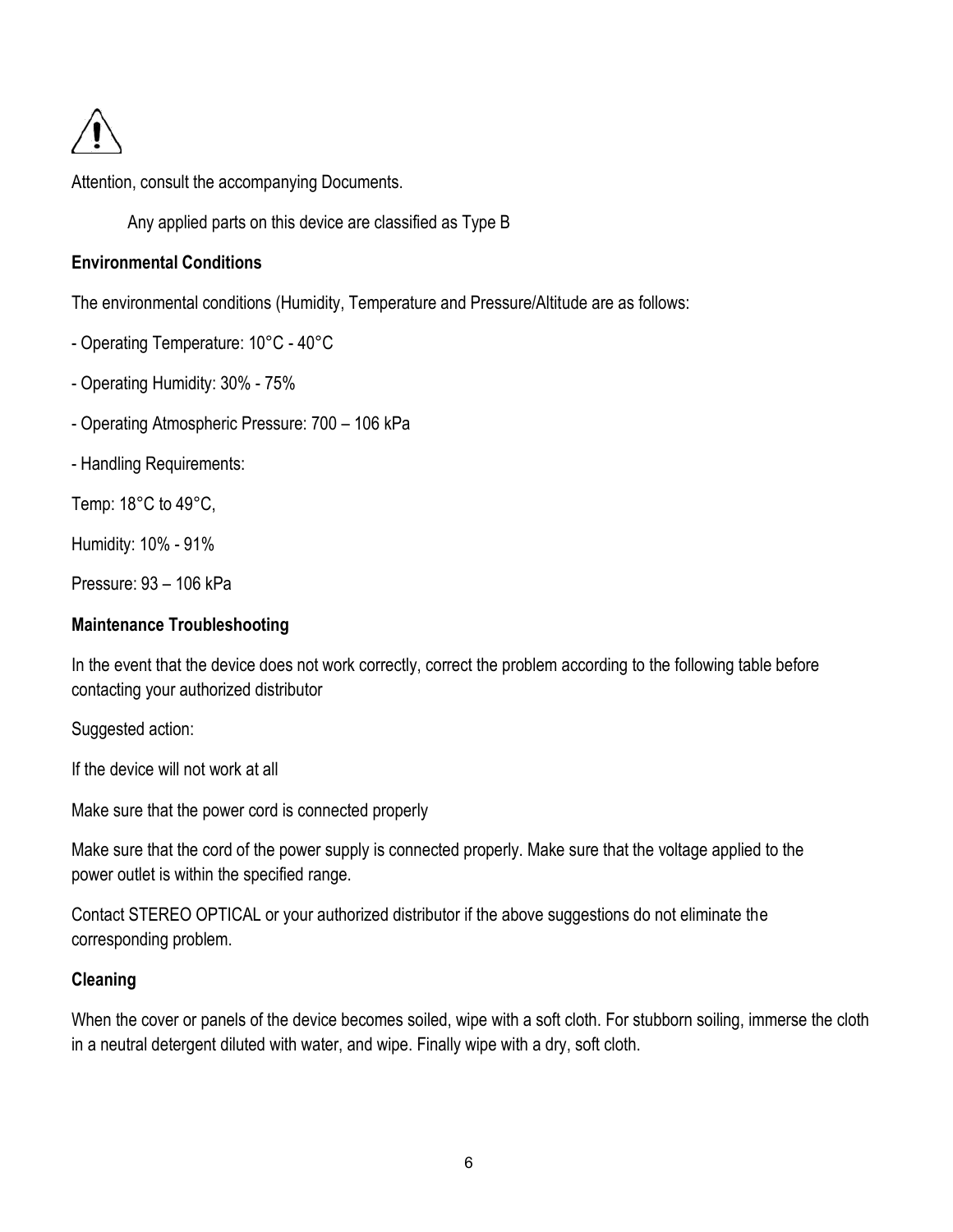

#### **CAUTION**

Never use an organic solvent such as paint thinner. The surface of the device may be damaged.

Never use a sponge or cloth containing excessive moisture to wipe the device. The water may leak into the inside of the device and cause device malfunction.

- If the fixation lamps are smeared, proper measurements cannot be performed.

#### **Specifications and Classifications**

```
Classifications
```
This equipment has been evaluated to: ANSI/AAMI ES60601-1 (2005),

CAN/CSA-C22.2 No. 60601-1 (2008)

[Type of protection against electric shock]

The Optec FVA Vision Tester is classified as Class 1

A Class 1 is a device in which the protection against electric shock does not rely on basic insulation only, but which includes an additional safety precaution in such a way that means are provided for the connection of the device to the protective (ground) conductor in the fixed wiring of the installation in such a way that accessible metal parts cannot become live in the event of a failure in the basic insulation.

[Degree of protection against electrical shock] Type B Applied Part

The Optec FVA Vision Tester is classified as a device with a Type B Applied Part.

A Type B Applied Part provides a particular degree of protection against electrical shock. Particularly regarding the following:

Allowable leakage currents

Reliability of the protective earth connection (if applicable)

The Optec FVA Vision Tester is classified as an ordinary device without protection against liquid intrusion. Avoid exposing water or other liquid to the device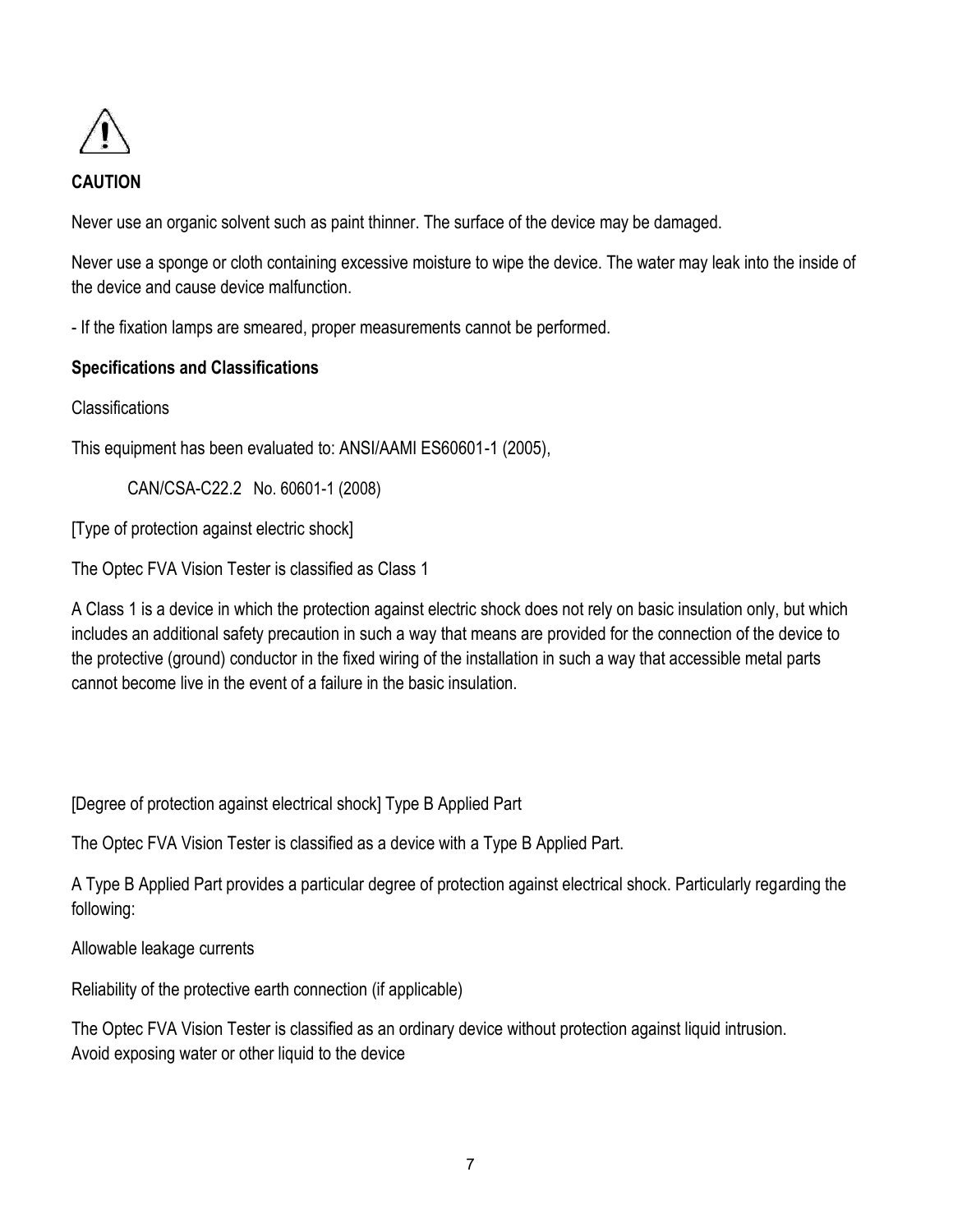#### **External Features**

**Forehead Activator:** Controls illumination inside the vision analyzer. It will only activate the lights when the subject maintains pressure against the activator, insuring the subject to be at a proper distance for testing. When forehead pressure is applied to the bar, the green "Ready" indicator will be illuminated on the control panel and the subject will be ready to be tested.

**Headrest Tissue:** The tissue cushions the subject's forehead while allowing maximum hygienic conditions.

**Lens System:** The upper lenses are for FAR Point testing (simulated distance of 20 ft.) The subject looks straight ahead. The lower lenses are for NEAR Point testing (simulated distance of 16 in.) with the subject looking down while holding his/her head straight. The lenses are easily accessible for cleaning and the faceplate is wide enough to accommodate wide, contemporary eyeglass frames.

**Instrument Base:** It gives a stable foundation for the vision analyzer in all positions.

**Elevation Adjustment:** Simply depress the button in the base and adjust the instrument to the desired height for each subject. Release button and the instrument is locked in place.

**Observation Doors:** Located on both sides of the instrument, allow the tester easy access to both FAR and NEAR test slides. A pointer can be used by the tester to assist the subject in identifying the targets. The pointer is held in place by clips inside the door. The doors are held closed with magnets.

**FAR and NEAR Indicators:** Located on both sides of the instrument, these lights indicate how the instrument is set, to test accordingly.

**Test Dial and Knob:** Located on both sides of the instrument, is used to change slides in the viewing area. The numbers on the dial correspond to the numbers on the record form for identifying the test slide. The number under the lit indicator is the number of the test in the viewing area. On the (motor-driven) vision analyzer, this small knob should not be used. All slides should be advanced from buttons on the remote control panel.

**Digital Control Panel:** Operates the functions of the vision analyzer, power switch, right and left eye switches, Near and Far switches, Day and Night switches, glare switch, and the peripheral test controls.

**Instrument Body:** The Instrument Body is lightweight and is made of flame retardant ABS plastic.

**Carrying Handle:** Built-in for maximum convenience. The rigid handle and lightweight body aid in ease of

portability. Ancillary Lens Holder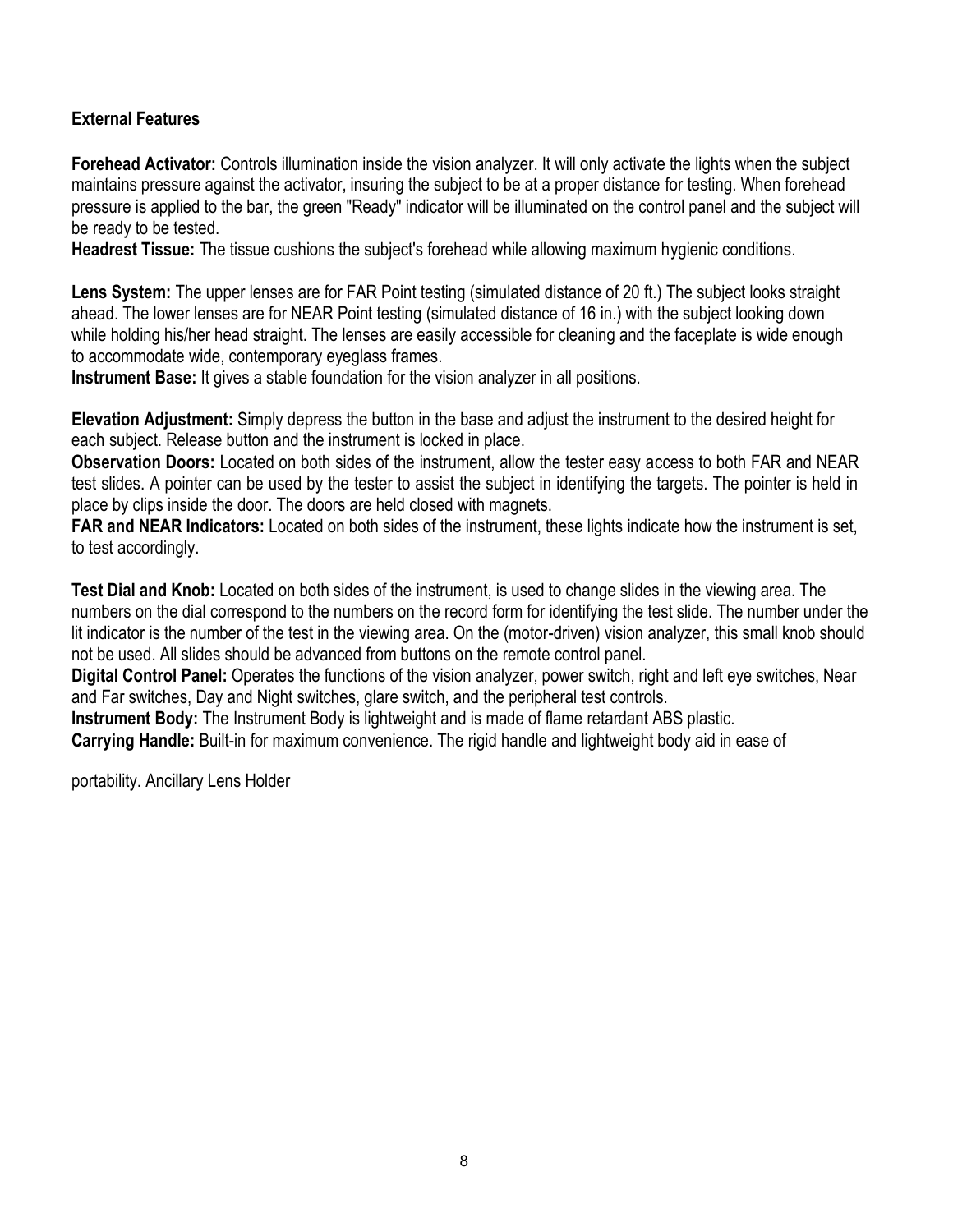

- 
- 2. Headrest Tissue Holder<br>3. Lens System
- 
- 
- 5. Elevation Adjustment 5. Elevation Adjustment<br>
6. Observation Door 12. Ancillary Lens Holder
- 
- 1. Forehead Activator **7.** Far and Near Indicators<br>
2. Headrest Tissue Holder **8.** Test Dial & Knob
	-
- 3. Lens System 9. Receptacle for power cord and control panel<br>4. Instrument Base 10. Instrument Body
	- 10. Instrument Body
	-
	-
	- 13. On/Off Button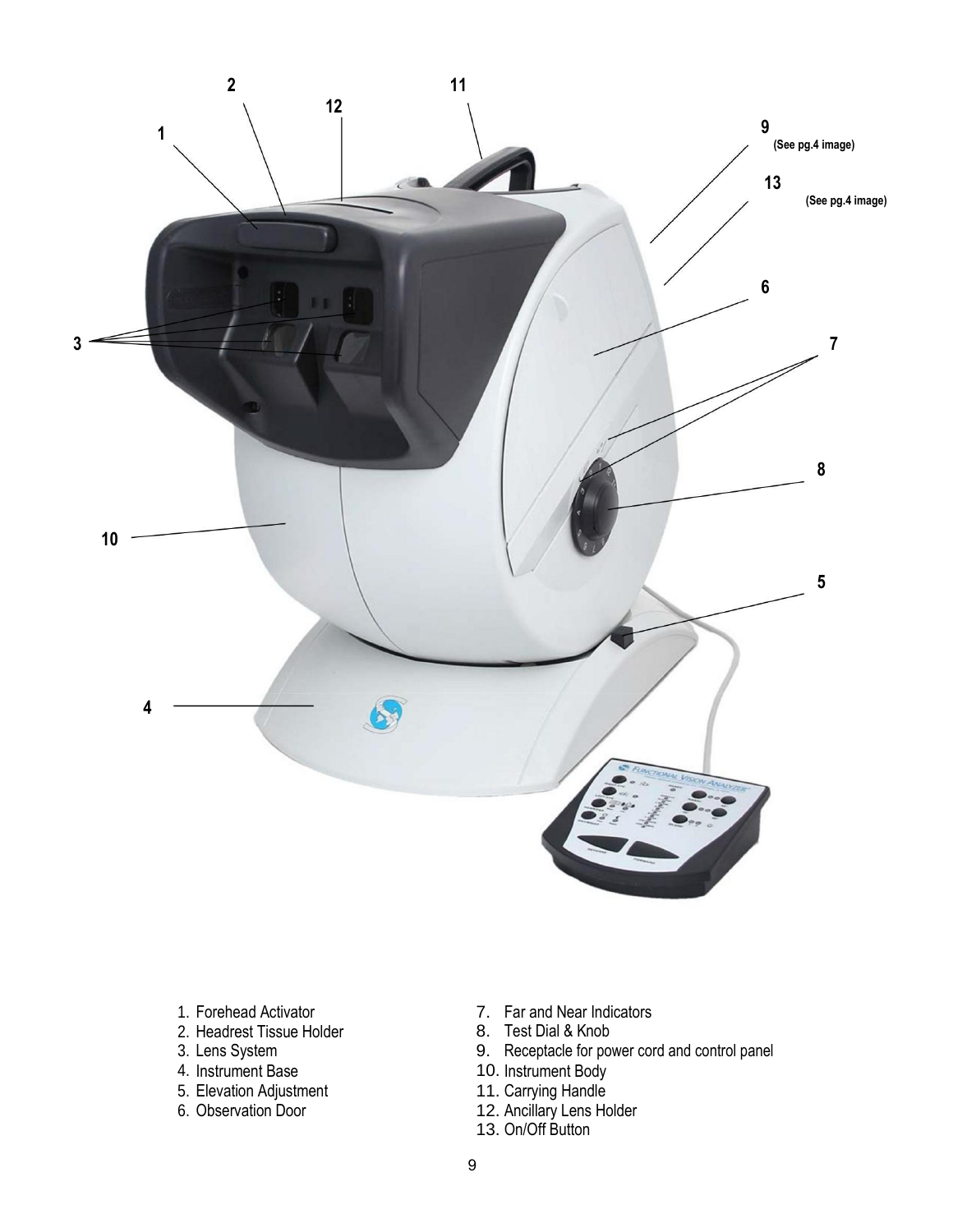

Internal Features

- An advanced Day and Night lighting system renders a white homogeneous light, resulting in high contrast images and truer color reproduction.
- testing results. • The microprocessor controlled homogeneous illumination system assures accurate and repeatable
- Front surface mirror offers a ghost-free image for more accurate testing of distance vision. The instrument also includes glare system for use in both day and night testing conditions.
- Up to 12 test slides are mounted on a rotary drum. The slides can easily be removed or replaced in seconds.
- glass. The high resolution of (500/line pairs/mm) affords a much finer acuity level for more accurate testing. Stereo Optical's slides are manufactured from a high-resolution photographic film mounted between 2 layers of
- Stereo Optical's slides are trans-illuminated to eliminate glare and reflection. The result is a more accurate image, resulting in a more accurate test.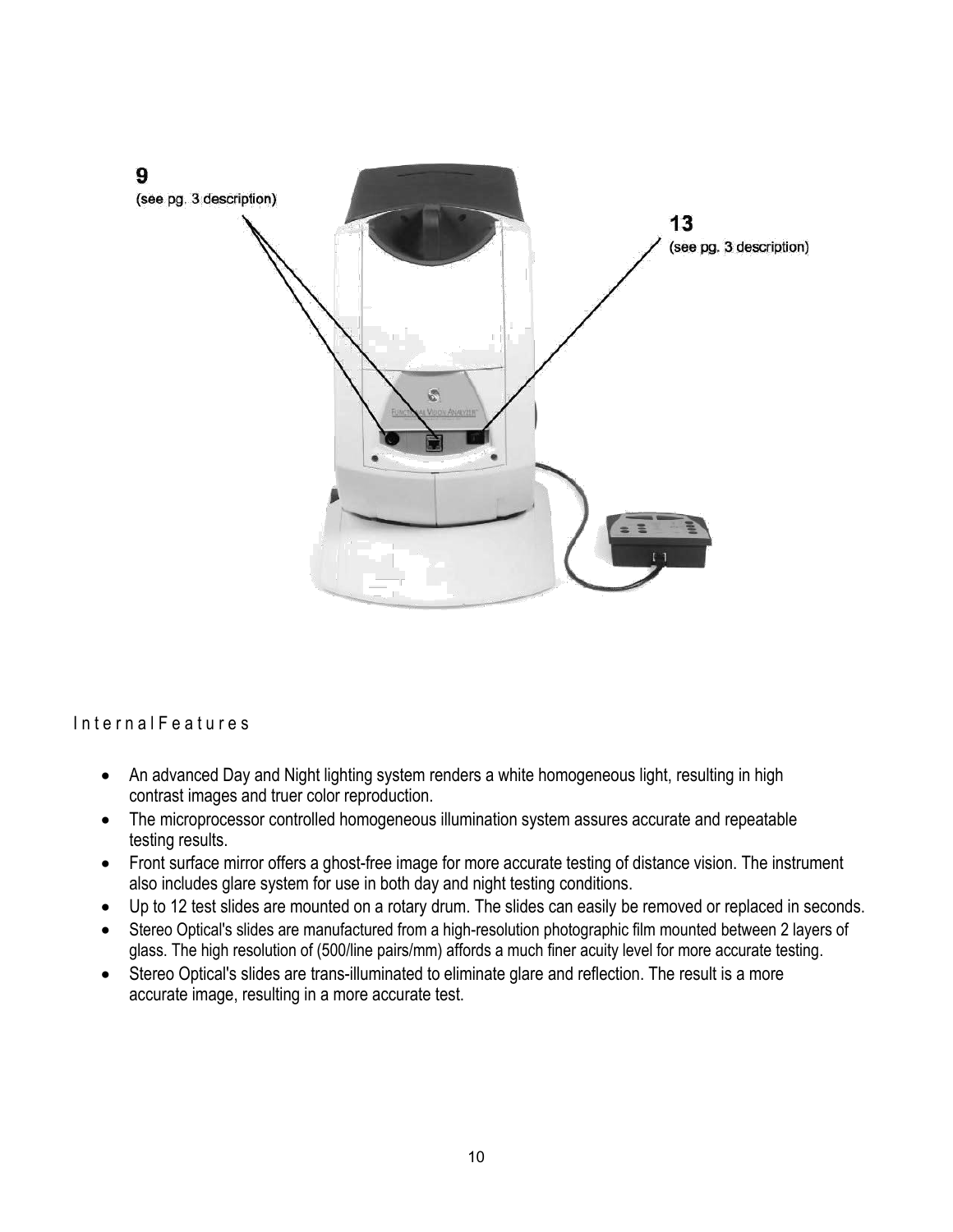#### **Advanced Design Control Panel**

The control panel is designed for convenience in both operation and maintenance. The figure on next page shows the control panel for the Functional Vision Analyzer.

#### **Right Eye**:

 $\overline{\mathbb{Q}}$  $\bigcap$ 

When the forehead activator is depressed, the right eye will see the test target. When the switch is turned OFF, the right eye will see nothing. To turn switch ON, depress; to turn switch OFF, press again.

#### **Left Eye:**



When the forehead activator is depressed, the left eye will see the test target. When the switch is turned OFF, the left eye will see nothing. To turn switch ON, depress; to turn OFF, press again.

#### **Binocular:**

When both the left eye and right eye are activated, a binocular test is being performed. Day or Night can be used for either monocular or binocular tests. Glare can be used for binocular or monocular testing and Day or Night conditions.

#### **Day/Night Switch:**



When the FVA is initially turned on, the instrument defaults to daytime testing (85cd/m<sup>2</sup>) Depressing the switch one time changes the testing conditions to Night (3cd/m<sup>2</sup>)

#### **Far/Near Switch:**



When the power switch is on, the unit is set for FAR point testing. The testing distance simulated in the instrument is 20 feet. Cycle the test appropriately to achieve the test you desire according t o the Near and Far indicators.

#### **Power Switch:**

Master On/Off power, (located on the back of the instrument) depress ON, press again for OFF.

#### **Ready Light:**

Green light indicates that the subject is pressing against headrest activator and is at proper testing distance.

#### **Perimeter Switches:**

Functional Vision Analyzer with perimeter. The perimeter function is to test the lateral (horizontal) visual field. Four switches pertain to peripheral vision testing. All are momentary switches (they stay on only if pressure is applied.) 45° nasal 70° temporal 55° temporal 85° temporal

The same switches are used for testing both eyes, right & left. Depress the eye selector for the eye that is to be tested.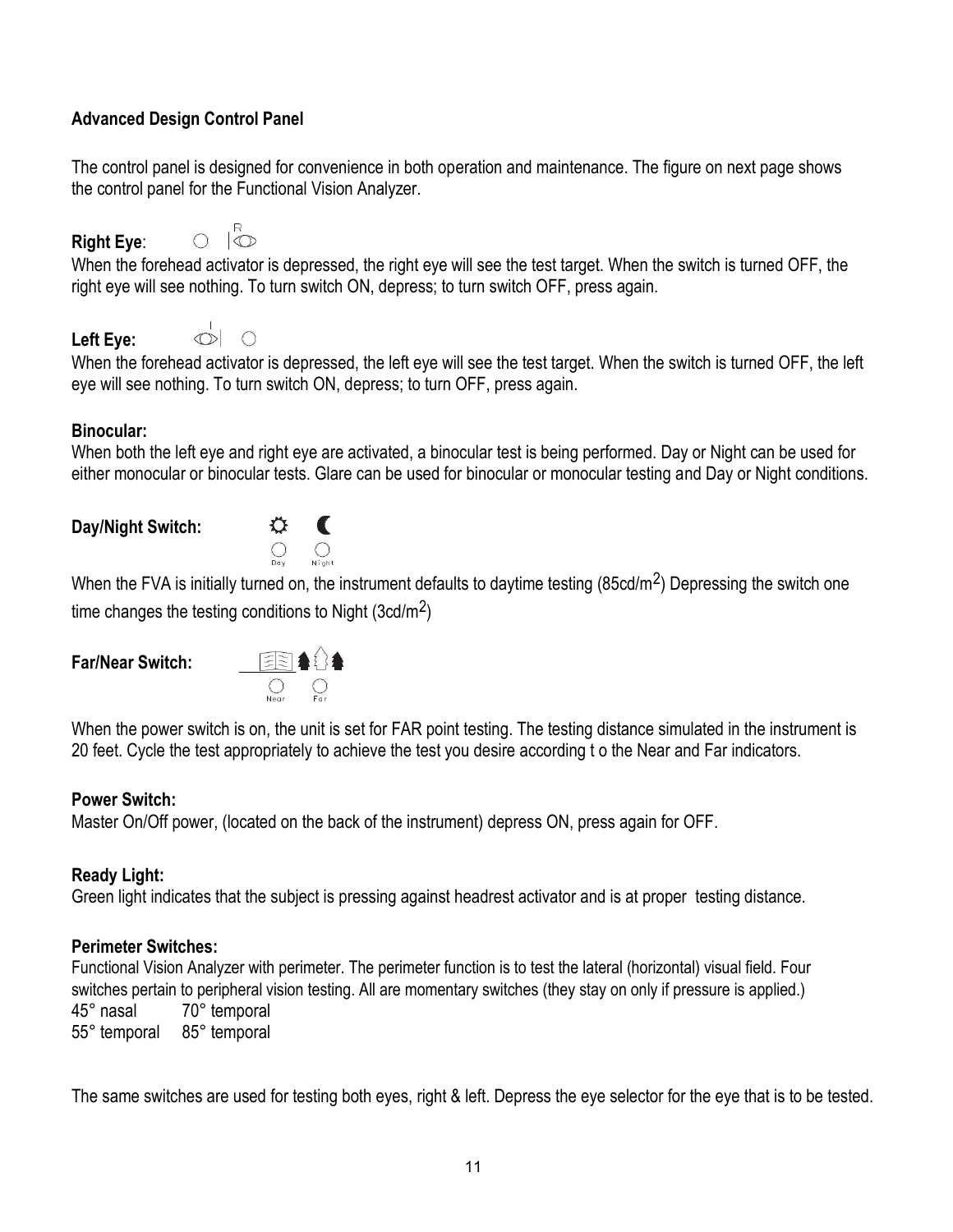#### **Forward and Reverse Switches:**

This switch determines direction of the slide advancement. Pressing this switch once advances test slides one at a time. Holding this switch down allows for continual advancement of the test slides, until the desired slide is in the correct position.

**Glare:** 



This switch determines the glare levels that will be used during testing. Pressing the Glare Switch once will put the FVA in the Glare Level 1 mode. Pressing the Glare Switch twice will put the FVA in the Glare Level 2 mode.

| <b>Glare Level</b> | Day            | <b>Night</b> |
|--------------------|----------------|--------------|
|                    | 10 Lux         | 1 Lux        |
| $\overline{2}$     | <b>135 Lux</b> | 28 Lux       |

**Fu nc t i o na l Vision Analyzer Con tr o l Panel** 

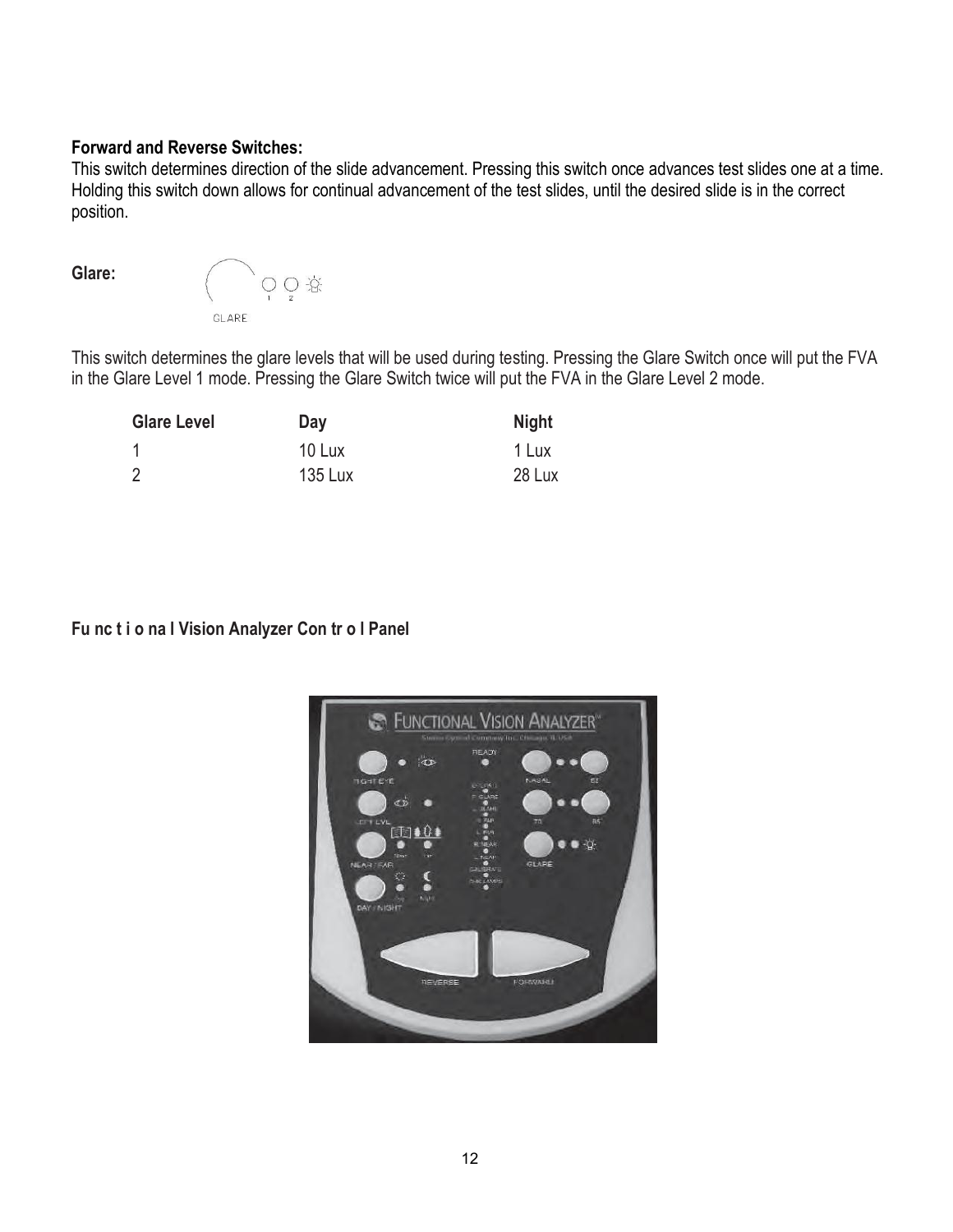#### **Vision Testing--The Right Way**

- Look into the instrument and note what happens when the eye switches are ON and OFF.
- Experiment with viewing FAR point slides at NEAR point and vice versa, by dialing through all 12 slides. First, view all slides in the FAR point mode, and then repeat in the NEAR mode. Note: *FAR test slides viewed at NEAR position are upside-down, as* are the NEAR test slides viewed at FAR position It is important to recognize whatever the subject may be describing and be able to answer any questions.
- Concentrate on acquiring a smooth delivery of instruction and description of the test target, as well as confidence in handling the instrument. The tester's administrative expertise can help relax the subject, achieve cooperation, and a more accurate response.
- When speaking to the subject, never act surprised or provoked by their response or lack of response. Give the subject every opportunity to demonstrate his/her best vision. If the subject normally wears glasses or contact lenses, he/she should wear them during the testing to determine whether or not his/her prescription is still adequate.
- Select a table or counter of convenient height with sufficient surface space for the instrument and the recording of the results. Normal room lighting is acceptable, but care should be taken to avoid light shining on the lenses or on the subject's face.

#### **IMPORTANT CHECKPOINTS:**

- Be certain the instrument is plugged into a 110/120VAC outlet.
- Adjust instrument to proper height for subject's comfort by depressing button on base and moving the housing.
- Push power switch on back of instrument to activate the instrument.
- Tear off headrest tissue, so a clean tissue is ready for the subject.
- Be certain the subject presses their forehead against the headrest activator so the illumination in the unit is activated and the GREEN "READY" indicator on the control panel is lit.
- Be certain the subject is comfortable.
- Be certain to have a clean record form and a scoring marker.

You Are Now Ready To Test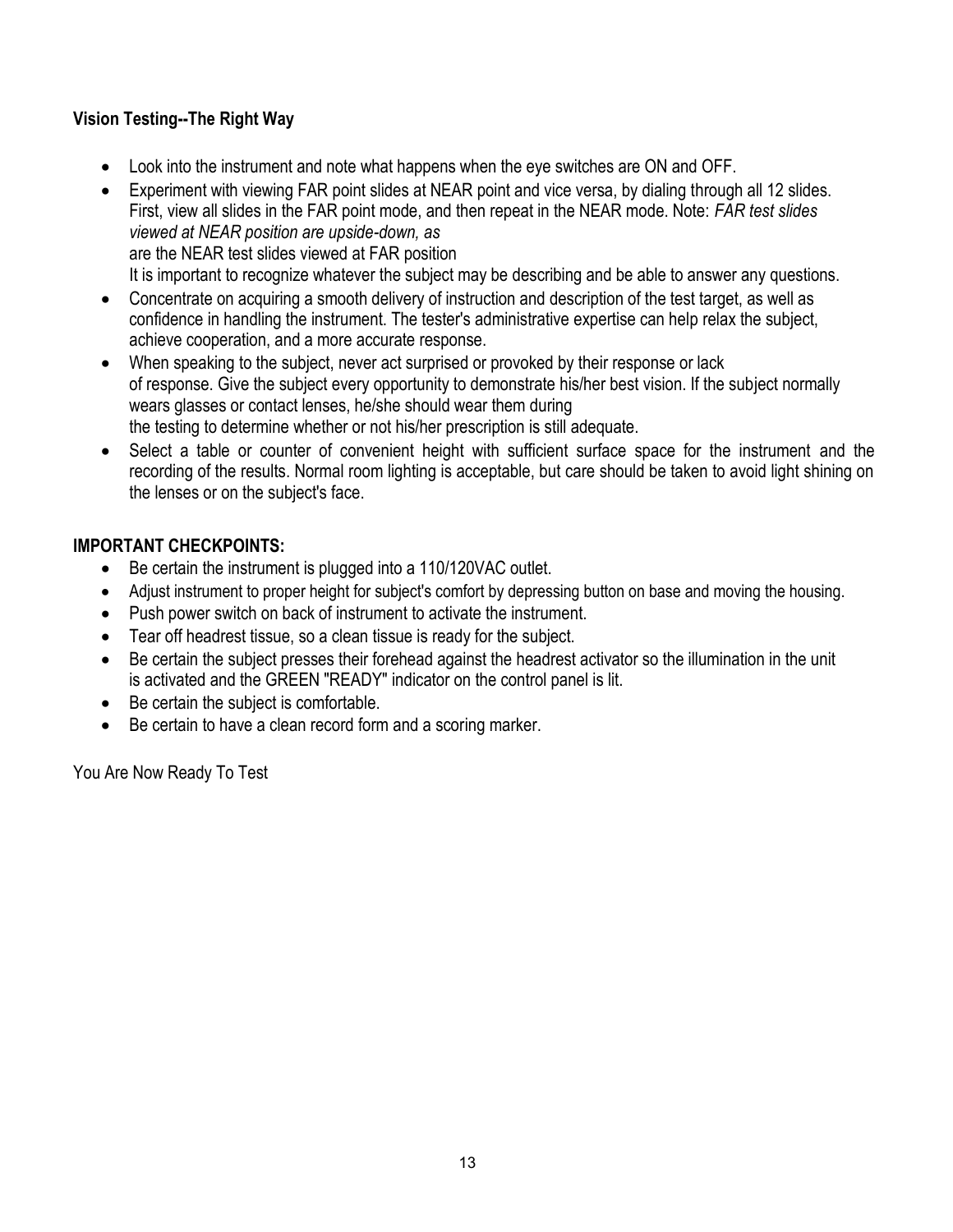#### **Functional Vision Analyzer Peripheral Test**

Test Description: This is a test of peripheral vision on the horizontal plane. The lights flash at 85, 70, and 55 degrees temporally and approximately 45 degrees nasally, so a possible total of 130 degrees arc for each eye can be attained. (Highest temporal reading plus nasal reading). Caution should be taken because the temples of eyeglass frames could interfere with this test. The test should be performed with eyeglasses on. If the test subject fails the peripheral test they should be tested again without the glasses to determine if the spectacle frame is interfering with peripheral vision.

#### **To Administer The Test:**

FAR Switch ON RIGHT Eye switch ON LEFT Eye switch OFF Dial #1 at Far Indicator

Subject should look straight ahead, through the FAR lens system, with his/her forehead against the headrest activator. Ask the subject to look at slide #1. Then ask the test subject to point a finger in the direction of the flashing light. The test administrator will then press one of the four switches labeled: Nasal, 55°, 70° or 85° on the right side of the control panel. The switches can be pressed in any order and should be held down for two or three seconds.

#### **Repeat the test for the left eye:**

RIGHT Eye switch OFF LEFT Eye switch OFF RIGHT occluder OFF and the LEFT occluder ON.

NOTE: This test can be administered to a one-eyed person. In this case, the nasal test becomes very important because it will determine if there is peripheral vision on the blind side.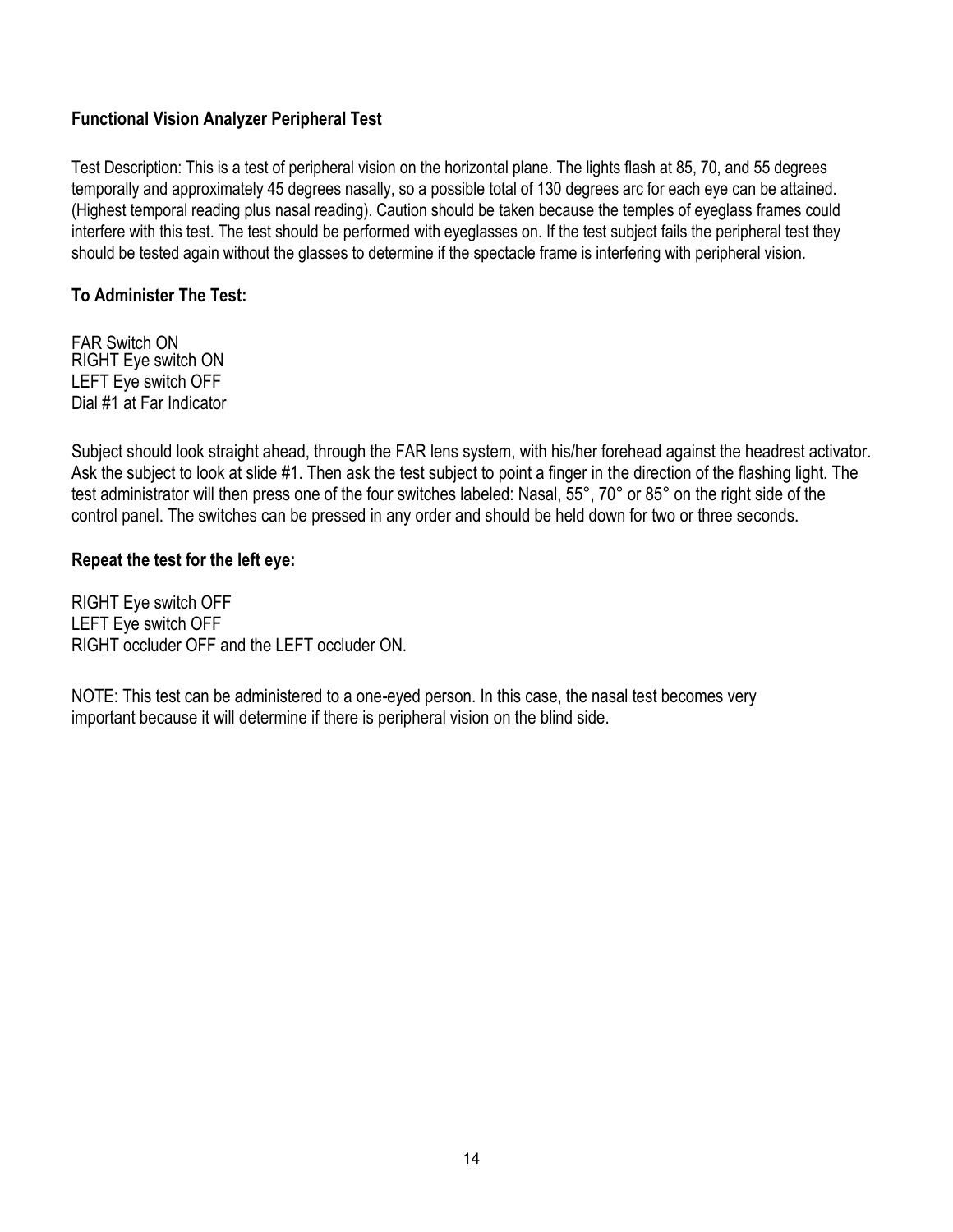#### **Maintenance of your Functional Vision Analyzer**

Stereo Optical's Functional Vision Analyzer is designed to minimize maintenance. All bearings and internal mechanisms have been sealed at the factory. It has been engineered and built for a lifetime of use. The only annual maintenance required is simple and does not necessitate a service call. The only components requiring occasional maintenance are:

**Eyepiece Lenses:** The external side of these lenses needs to be cleaned occasionally. Care should be taken not to use any abrasive material on these lenses. Use the cleaner supplied with the vision analyzer, or plain soap and water can be substituted. It is important to dry the lenses with a soft, lint-free cloth.

**Cleaning of Slides:** Open the rear door. Use a damp, soft, lint free cloth with lens cleaner and wipe the slide. Turn the dial and go on to the next slide repeating the same procedure. Note: Always unplug the tester before opening the back door and accessing the slides.

**Replacement of the Slides:** The slide drum assembly holds up to 12 slides and can be easily reached through the door located above the control panel. To replace a slide, rotate the dial until the number of the slide to be removed is under the YELLOW indicator. Open rear door, remove slide on top of drum by rotating clips toward each other until they clear the slide. Remove unwanted slide.

Insert new slide with label showing and arrow pointing away from you; return spring clips to their former positions to secure slide. Close the instrument door and you are again ready for operation.

**Control Panel Removal:** The panel is designed with reliable solid state components. The modular design allows quick segmentation from the rest of the instrument.

**Exterior:** The plastic, of which the instrument body and base are made, is similar to your telephone and can be cleaned in the same manner. Use damp, clean cloth and a mild detergent. A dust cover is provided for dust protection and to discourage tampering when instrument is not in use. An eight foot power cord can be disconnected to discourage tampering as well.

**Inside Mirror:** Behind the rear door you will find a front-surface mirror. Handle the mirror with care and avoid placing fingers on its surface. We recommend using the cleaner supplied with the instrument along with a damp, soft, lint-free cloth. DO NOT TAMPER WITH THE THREE SCREWS SURROUNDING THE MIRROR. The mirror has been carefully aligned to achieve precise light reflections and any tampering will require factory adjustment.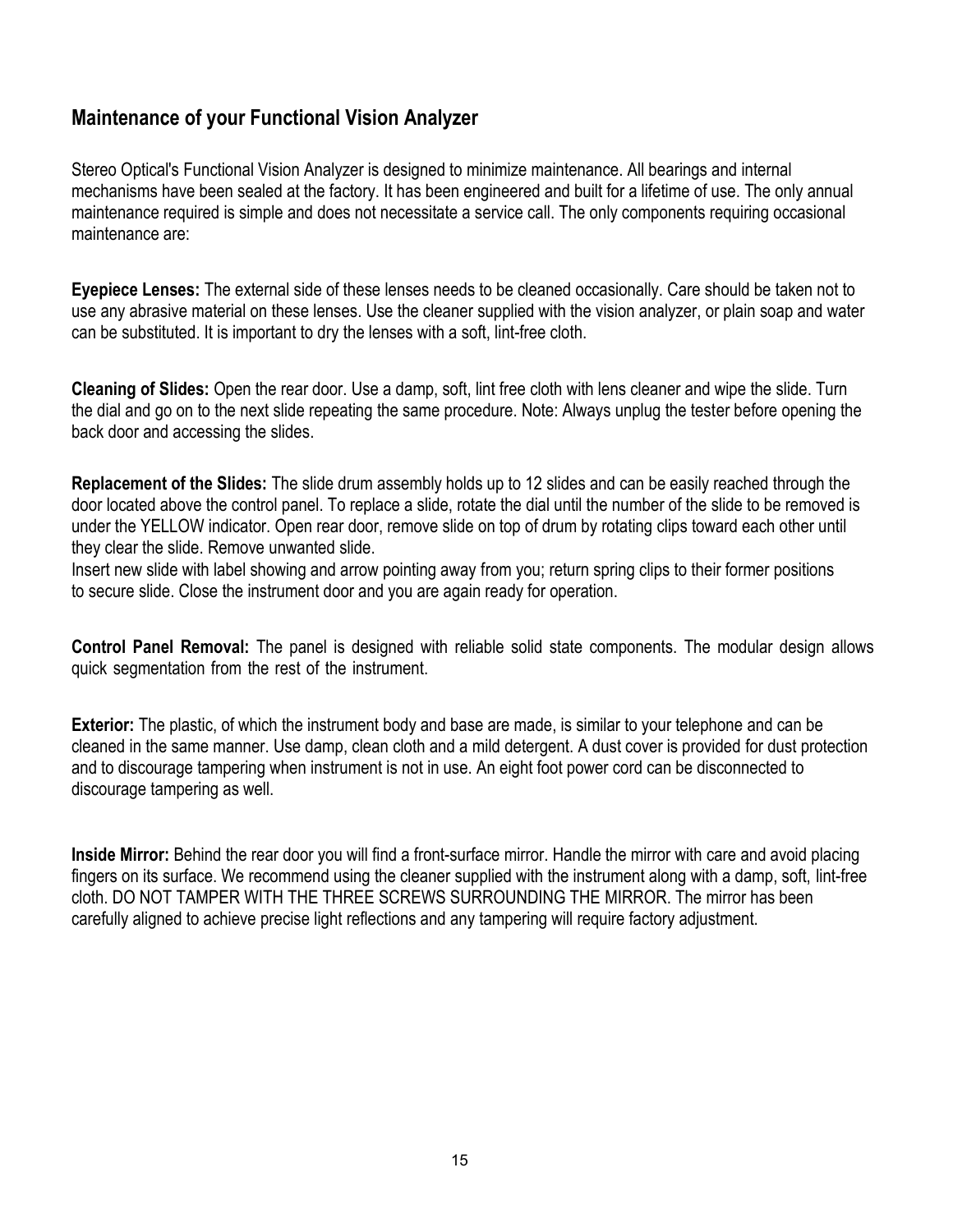#### **Accessories and Supplies Available:**

Test Slides: Black and White Color Special Reference & Training Manual: F.A.C.T.<sup>®\*</sup> (Contrast Test Slides) Custom

**Record Forms:** F.A.C.T. 50 sheets per pad 10 pads per package Custom 50 sheets per pad 10 pads per package

Headrest Tissue: 50 sheets per pad 100 pads per package

Dust Cover

Pointer: 6 per package

Power Cord & Power Supply

Lens Cleaner - 2 oz. bottle

Plus Lenses: plus 1.75D plus 2.25D

Intermediate Lenses: Set of 5

| Lens $#1$ | 39.25 in. | 100 centimeters  |
|-----------|-----------|------------------|
| Lens $#2$ | 31.48 in. | 80 centimeters   |
| Lens $#3$ | 26.23 in. | 66.7 centimeters |
| Lens #4   | 22.49 in. | 57.1 centimeters |
| Lens $#5$ | 19.68 in. | 50 centimeters   |

EyeView® \*\* Software: Requires PC Platform (Macintosh not currently supported), with 486 DX/66MHz or higher processor. Windows 95 or higher. VGA color monitor. CD-ROM or DVD- ROM drive.

Carrying Case: Hard or soft sided

\* F.A.C.T. is a registered trademark of Stereo Optical Co., Inc.

\*\* EyeView is a registered trademark of Vision Sciences Research Corp.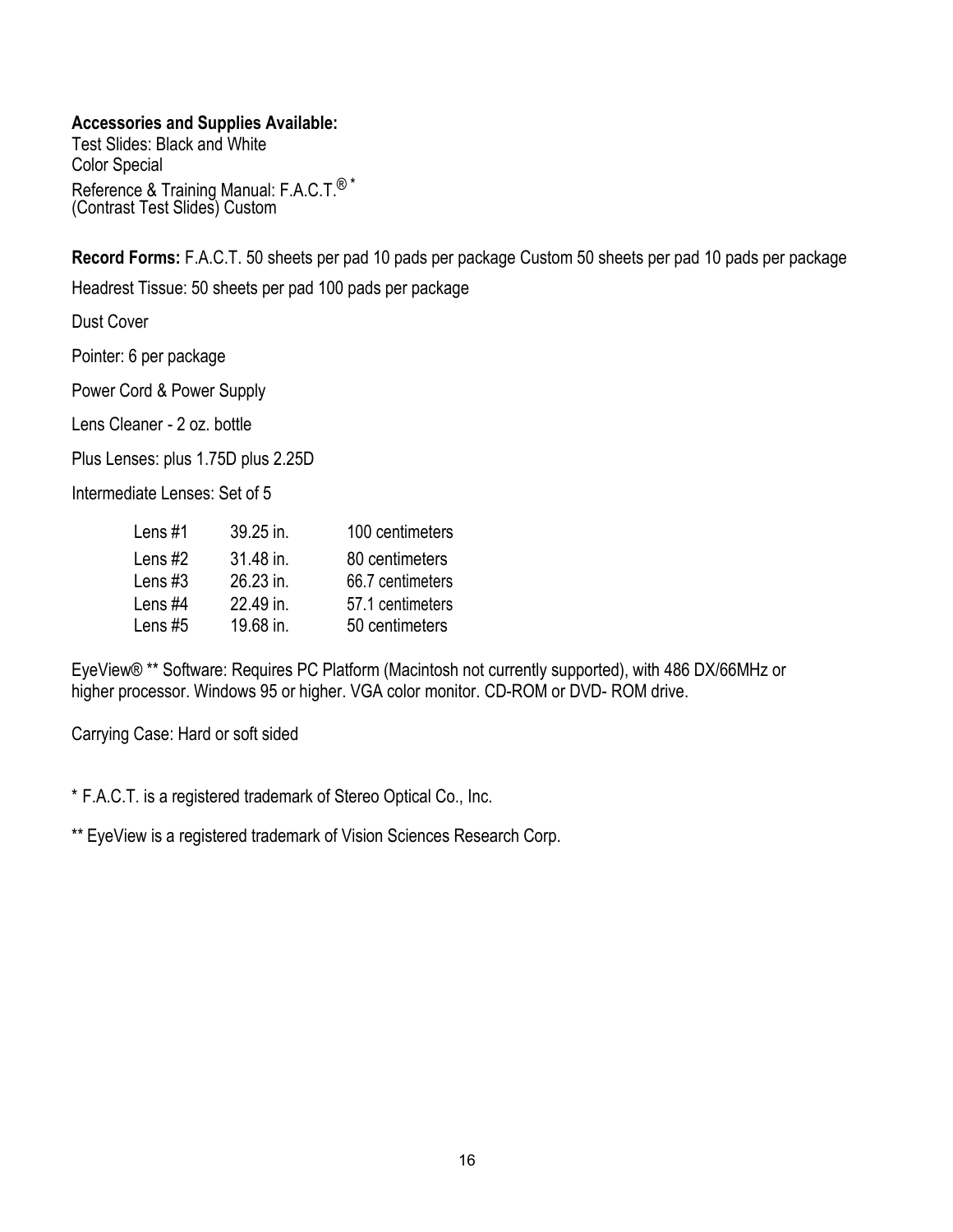A c c e s s o ry Kit (supplied with the instrument)<br>Reference and Instruction Manual 1 (including slide descriptions)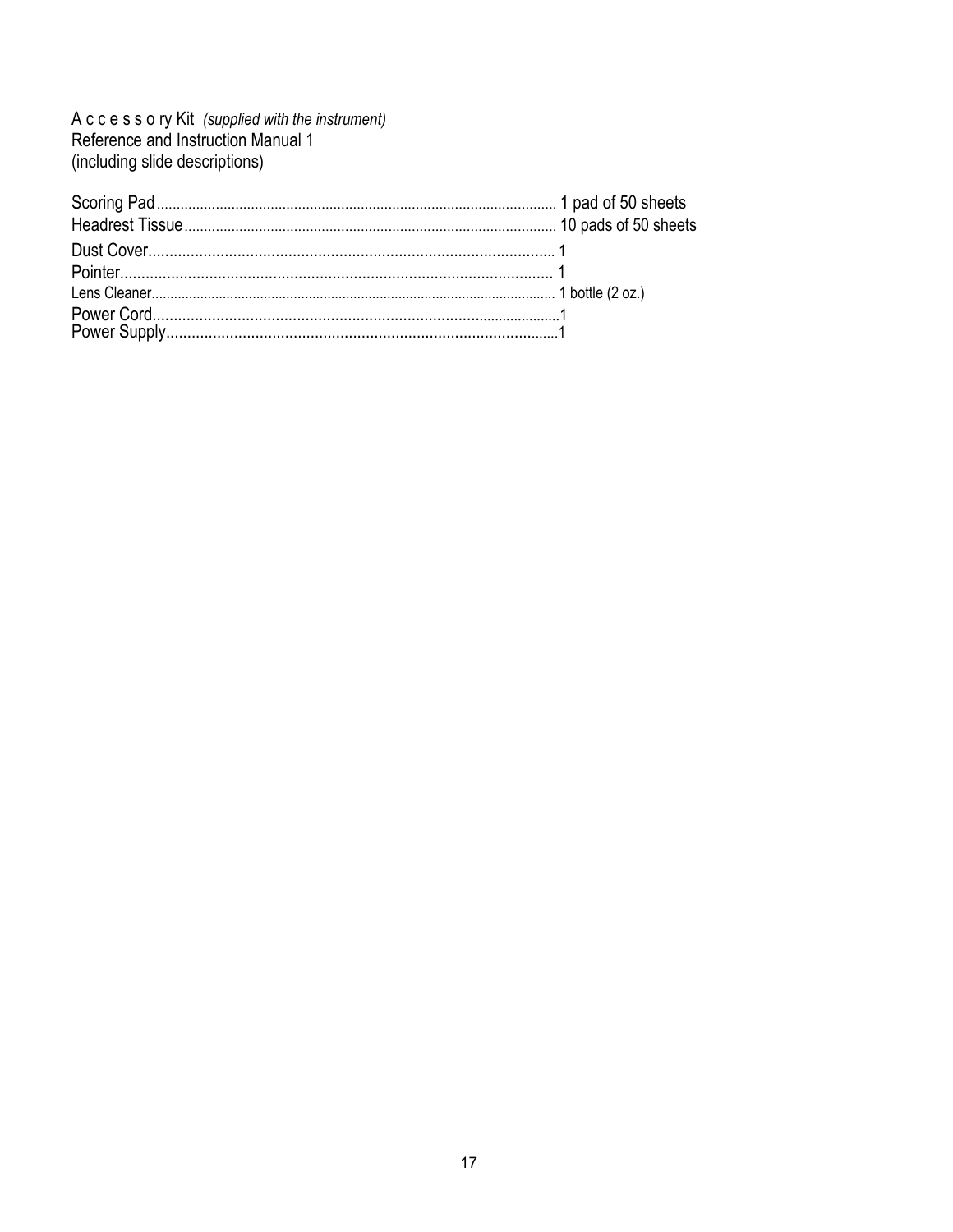#### **Glossary**

Accommodation: The ability of the eye to refocus from one distance to another.

Acuity: Quantity of vision.

Amblyopia: Also referred to as lazy eye, loss of sight in one eye.

Astigmatism: A misshaping of the eye that prevents light rays from coming to a single focus on the back of the eye.

Binocular: Ability to use two eyes simultaneously to focus on the same object and to fuse two images into a single image.

Candela: The standard unit of luminous intensity. Illumination of target slide represented in cd/m<sup>2</sup>

Cataract: Opacity of the crystalline lens.

Color Deficiency: Diminished ability to perceive differences in certain colors.

Contact Lens: The thin shell of plastic which rests directly on the tear film of the cornea and corrects refractive error.

Convergence: Turning the two eyes inward to see a nearby object.

Cornea: The clear transparent covering on the front of the eye.

Dark Adaptation: The process by which an eye adjusts to decreased illumination and becomes more sensitive to light.

Depth Perception: The ability to judge distance of objects from each other or from the observer. Diopter: A measurement of optical power of lenses.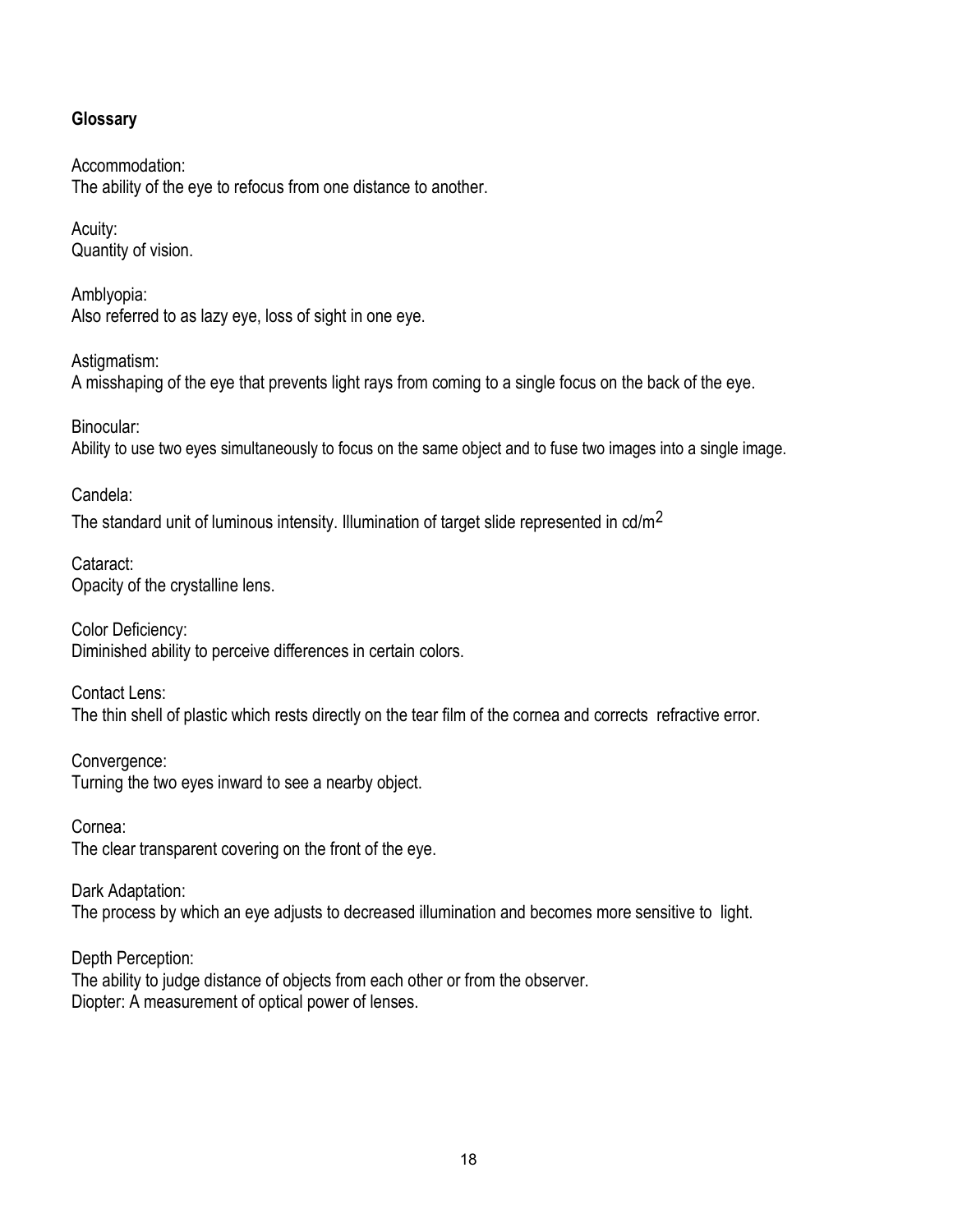Diplopia: Double vision.

Divergence: The process of directing two eyes from a near point to a far point.

Esophoria: The tendency of the eye to pull inward on the horizontal plane.

Exophoria: The tendency of the eye to pull outward on the horizontal plane.

Far Point: Twenty feet to infinity.

Fixation: Directing the eye so the image centers on the fovea.

Focus:

The point at which light rays will come together after passing through a lens.

Fusion: Power of coordination by which images received by two eyes become a single image.

Hyperopia: Farsightedness, the images focus behind the retina.

Hyperphoria: When either eye has a tendency to pull up on the vertical plane.

Intermediate Vision: Vision which focuses at some point beyond 18 inches or 45 centimeters (Near Point) and less than 20 feet or 6 meters (Far Point). LUX: The unit for measuring of glare.

Malingerer: A person who pretends to have a vision problem.

Mesopic: Pertaining to illumination between the photopic and scotopic ranges.

Monocular: Seeing with only one eye.

Muscle Balance: The coordination of muscles allowing two eyes to work together on the vertical and lateral planes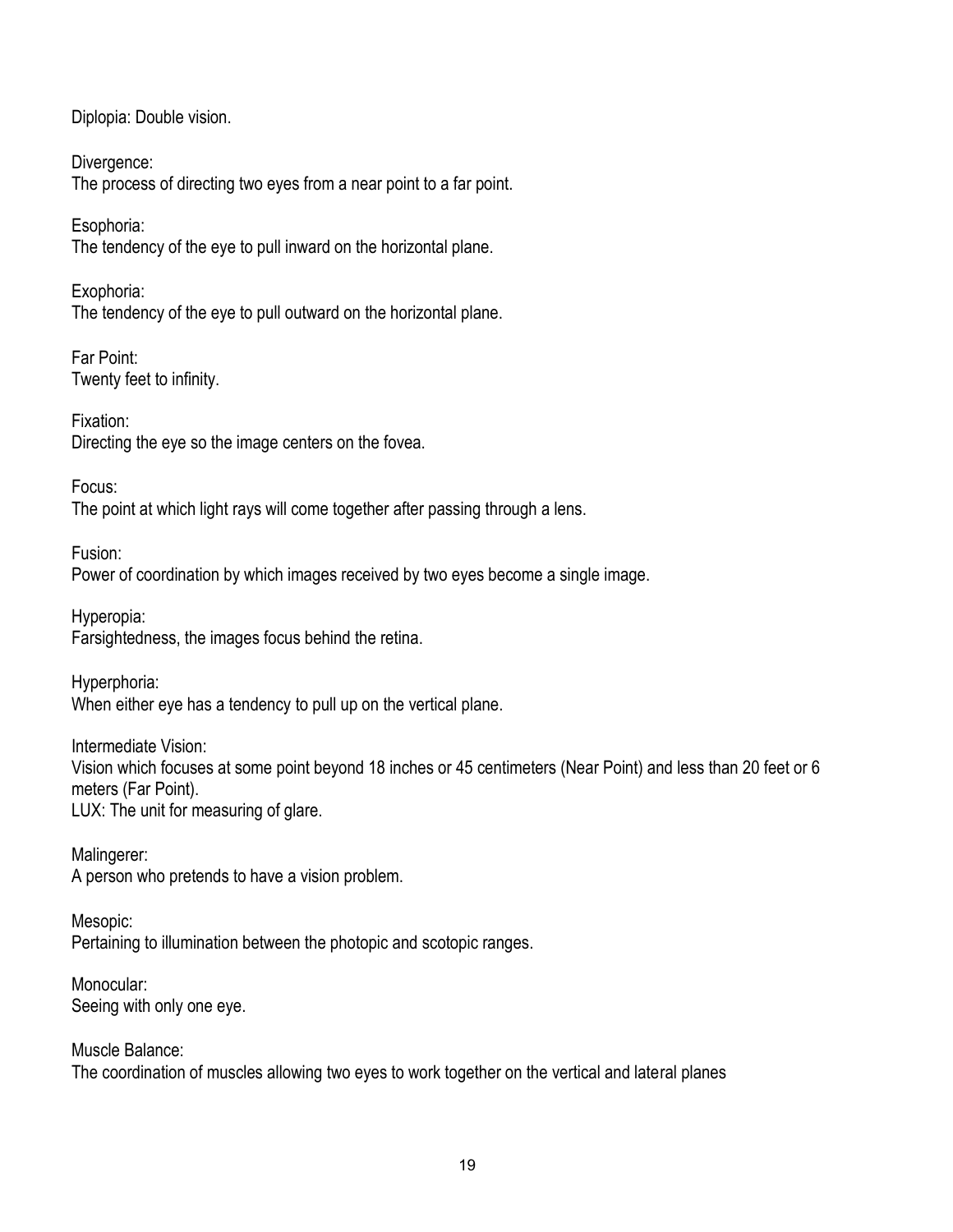Myopia: Nearsightedness; has problem seeing at a distance; images focus in front of the retina.

Near Point: 14 to 16 inches or 35 to 40 centimeters.

Occlusion: Obscuring the vision of an eye.

Orthophoria: Expected or normal teamwork of the eyes.

Peripheral Vision: Ability to perceive the presence, motion, or color of objects outside the direct line of vision.

Phoria:

Root word denoting a latent deviation in which the eyes have a constant tendency to turn from the normal position for binocular vision.

Photo pic: Vision under bright lighting levels.

Potential Acuity: A quick assessment of macular function in cataract patients and documents that surgery is expected to improve visual performance.

Presbyopia: Loss of accommodation so it is difficult to focus on near objects.

Refraction: The bending of the rays of light. Sometimes used to refer to an examination for glasses or contact lenses.

Scotopic: Vision at low light levels.

Stereopsis: The ability to perceive depth.

Strabismus: A muscle imbalance. Eyes turn inward or outward.

Suppression: The non-use of vision in one eye.

Vision: The ability to see and to interpret what is seen.

Visual Acuity: Vision of an eye or eyes.